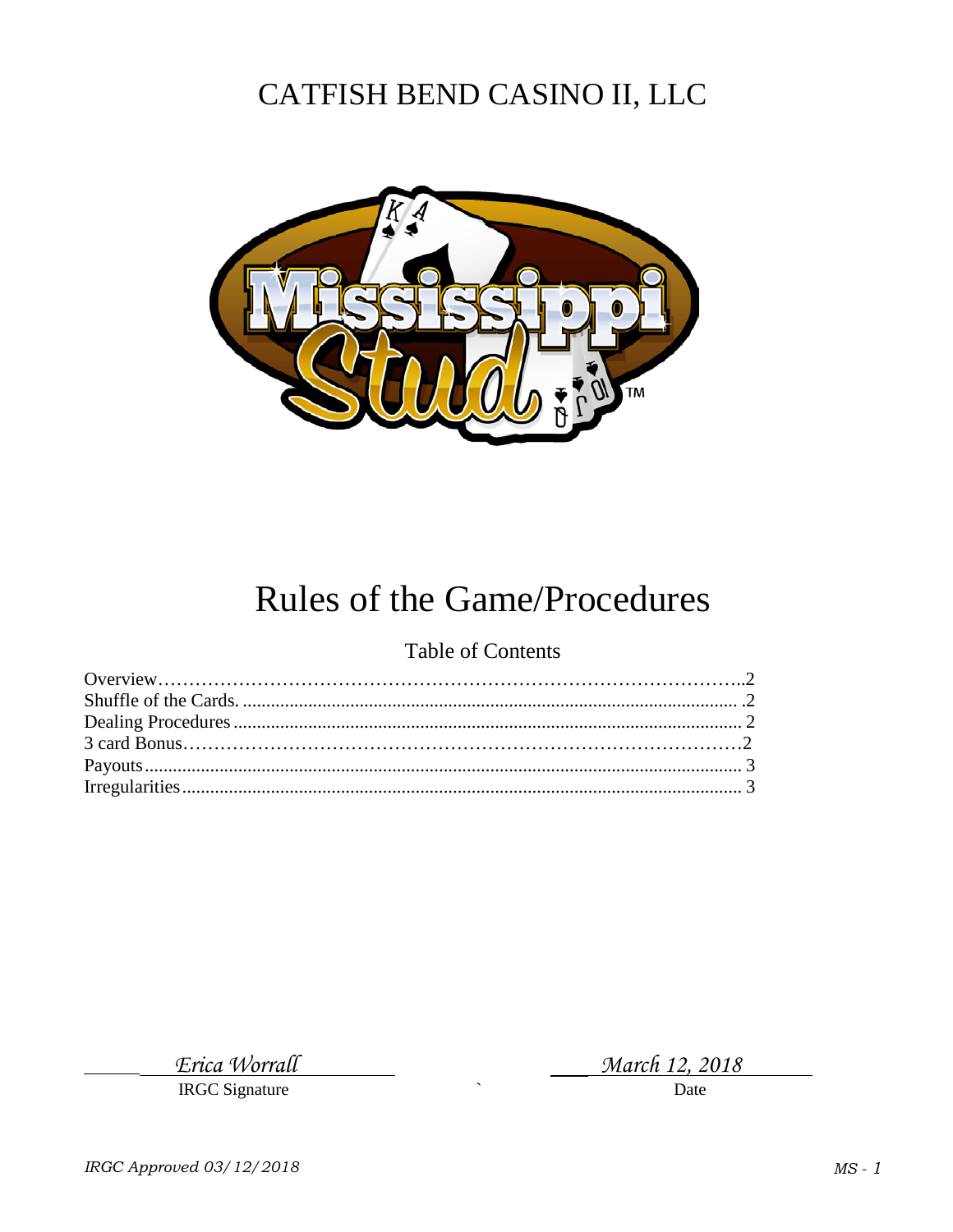### **OVERVIEW**

Mississippi Stud is a five-card poker game. Players compete against a pay table, not against the dealer or other players.

Players make an ante wager and the optional 3 Card Bonus side bet. They then receive two cards. They either fold or buy the first community card (betting 1x to 3x their ante). When that card is revealed, they either fold or buy the second community card (1x to 3x their ante). After that card is revealed, they either fold or buy the third and final community card (1x to 3x their ante).

Players need a pair of Jack's or better to win, and a pair of 6's to 10's to push.

### **SHUFFLE OF THE CARDS**

This game will be dealt from an automated card-shuffling device. This game will be played with one standard deck of 52 cards.

#### **DEALING PROCEDURES**

- 1. An automatic shuffler will be used to deal this game.
- 2. To begin the game, players must make an Ante bet.
- 3. The dealer places three community cards—face down—in the assigned area.
- 4. Working from left to right, the dealer gives each player two starting cards, facedown.
- 5. After looking at their two cards, players have a choice:
	- a. Fold (and surrender their ante); or
	- b. Make a flop bet of 1x to 3x their ante.
- 6. The dealer then reveals the first community card.
- 7. Players have a choice:
	- a. Fold (and surrender their ante and flop bets); or
	- b. Make a turn bet of 1x to 3x their ante.
- 8. The dealer then reveals the second community card.
- 9. Players have a choice:
	- a. Fold (and surrender their ante, flop and turn bets); or
	- b. Make a river bet of 1x to 3x their ante.
- 10. The dealer then reveals the third community card.
- 11. Working from right to left, the dealer reveals each remaining player's two-card starting hand, combines it with the three community cards, takes losing bets and pays winning bets. The dealer will also resolve the 3 Card Bonus side bet wagers at this time. After the dealer reconciles each hand the cards will be put in the discard rack.
- 12. The 3 Card Bonus side bet is based on the three community cards **ONLY**. The 3 Card Bonus will receive action regardless if the player folds their hand. If the player has placed a wager on the 3 Card Bonus side bet and folds, the dealer will remove the original MS Stud wager/s, and tuck the folded cards under the players 3 Card Bonus side bet. Players win with at least pair or better. See paytable for odds.

### **3 CARD BONUS PAYOUTS**

| Straight Flush  | pays | $40$ to 1  |
|-----------------|------|------------|
| Three-of-a-kind | pays | $30$ to 1  |
| Straight        | pays | 6 to 1     |
| Flush           | pays | $3$ to 1   |
| Pair            | pays | $1$ to $1$ |